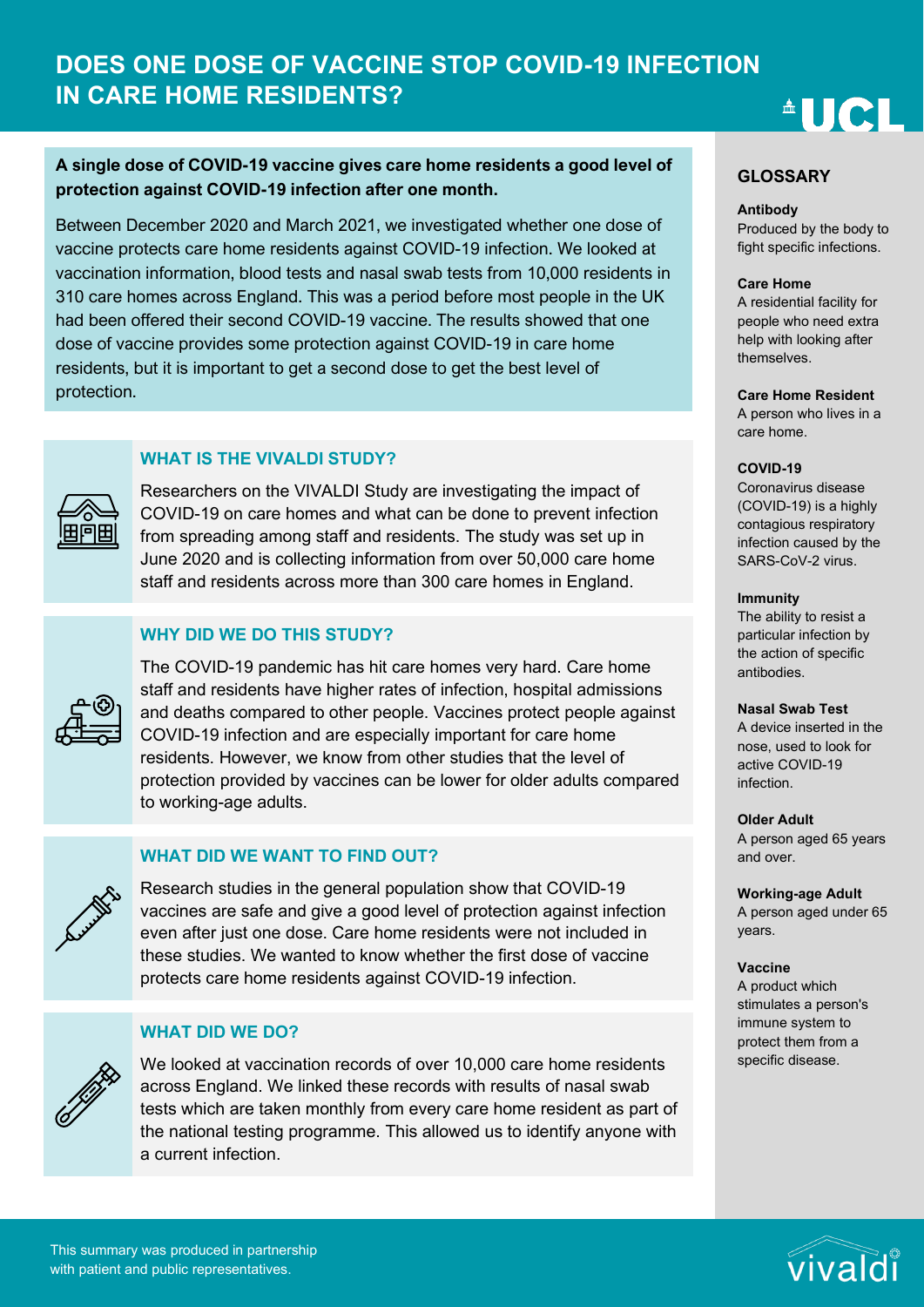We also collected information about past infection based on blood tests that looked for antibodies against COVID-19 in some of the residents.



Each person in the study had at least one nasal swab taken before vaccination and at least one taken after vaccination. This allowed us to compare the risk of infection before vaccination, with the risk of infection after vaccination. Unfortunately, we were not able to collect reliable information on the ethnicity of people taking part in the study.

## **WHAT DID WE FIND?**

By January 2021, most care home residents in our study had received at least one dose of vaccine (either the Astra Zeneca/Oxford or Pfizer vaccines).



We found that approximately one month after vaccination, a single dose of either vaccine provides a good level of protection against COVID-19 infection. We estimated in an average month between December 2020 and March 2021, **6** out of 100 residents who were NOT vaccinated would get infected with COVID-19, whereas only **2** out of 100 residents who WERE vaccinated would get infected with COVID-19.

The Oxford/ Astra Zeneca and Pfizer vaccines gave similar levels of protection against COVID-19 infection. Vaccination does not seem to provide any extra protection from infection in residents who had been infected with COVID-19 before. We also found that vaccinated residents who get infected may be less likely to pass on COVID-19 infection to others, compared to unvaccinated residents who get infected.

# **WHAT DOES THIS MEAN FOR CARE HOMES?**

The findings suggest that vaccination reduces the total number of people who get infected with COVID-19. These results support evidence that vaccinations work well in preventing COVID-19 infection in care homes. It is recommended that people have two doses of these vaccines to give the best level of protection against infection.

## **WHAT HAPPENS NEXT?**



We are now working with staff and residents across 300 care homes to find out how much protection vaccination with two doses provides against infection and for how long. This will help us to work out how often people need to be re-vaccinated, and when it might be safe to relax social distancing measures in care homes.

#### **Read the full report:**

Vaccine effectiveness of the first dose of ChAdOx1 nCoV-19 and BNT162b2 against SARS-CoV-2 infection in residents of Long-Term Care Facilities [www.thelancet.com/jour](http://www.thelancet.com/journals/laninf/article/PIIS1473-3099(21)00289-9/fulltext) [nals/laninf/article/PIIS14](http://www.thelancet.com/journals/laninf/article/PIIS1473-3099(21)00289-9/fulltext) [73-3099\(21\)00289-](http://www.thelancet.com/journals/laninf/article/PIIS1473-3099(21)00289-9/fulltext) [9/fulltext](http://www.thelancet.com/journals/laninf/article/PIIS1473-3099(21)00289-9/fulltext)

#### **CONTACT US**

VIVALDI Study UCL Institute of Health **Informatics** 222 Euston Rd London, NW1 2DA

#### **Email**

[vivaldi.covid19@ucl.ac.](mailto:vivaldi.covid19@ucl.ac.uk) [uk](mailto:vivaldi.covid19@ucl.ac.uk)

#### **Website**

[www.ucl.ac.uk/health](http://www.ucl.ac.uk/health-informatics/research/vivaldi-study)[informatics/research/viv](http://www.ucl.ac.uk/health-informatics/research/vivaldi-study) [aldi-study](http://www.ucl.ac.uk/health-informatics/research/vivaldi-study)